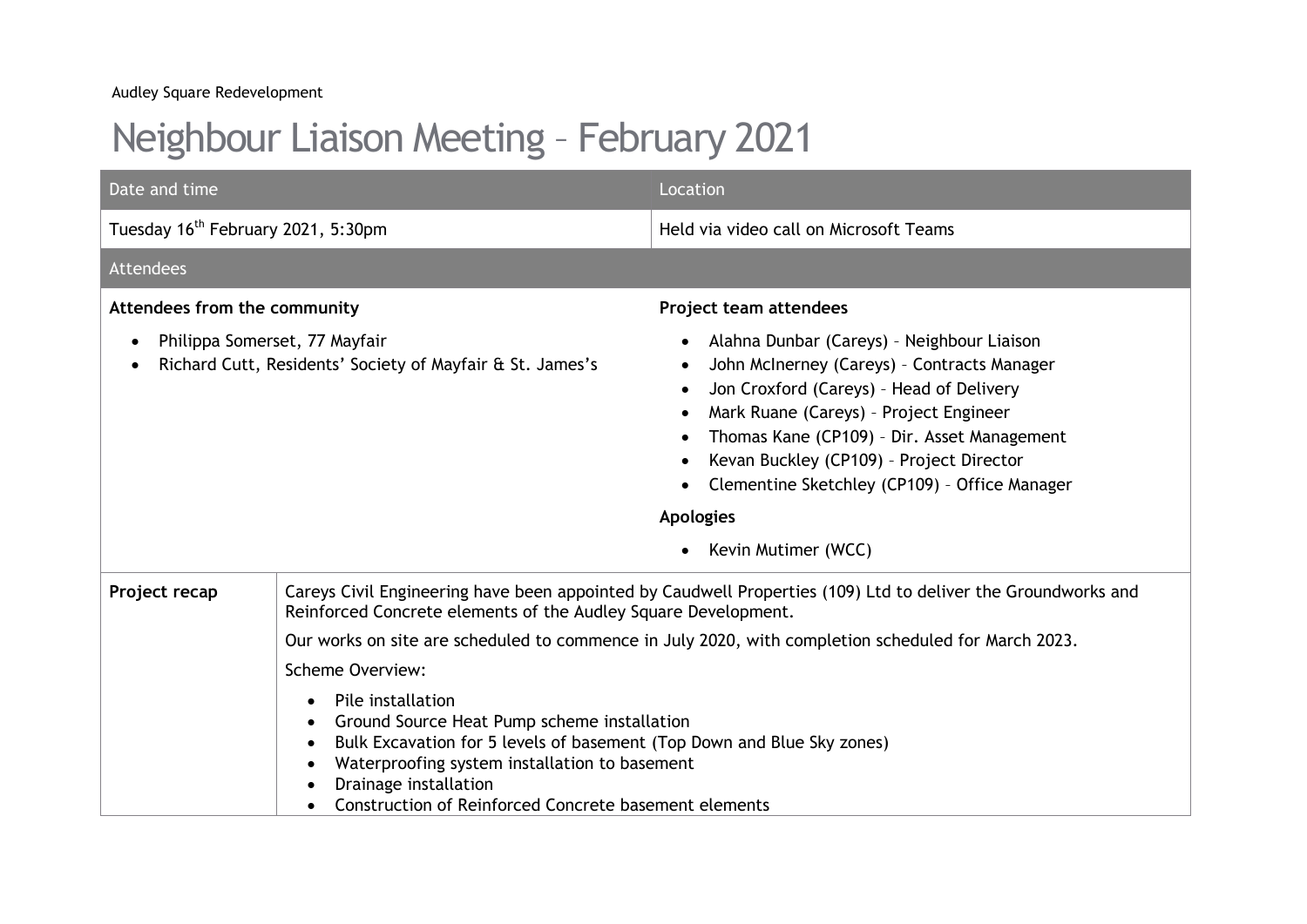|                                            | Construction of Reinforced Concrete and Post-tensioned Concrete Superstructure elements<br>$\bullet$                                                                                                                                                                                                                                                                                                                                                                                                                                                                                                                                                             |  |
|--------------------------------------------|------------------------------------------------------------------------------------------------------------------------------------------------------------------------------------------------------------------------------------------------------------------------------------------------------------------------------------------------------------------------------------------------------------------------------------------------------------------------------------------------------------------------------------------------------------------------------------------------------------------------------------------------------------------|--|
|                                            | For more information, please visit AudleySquareRedevelopmentMayfair.com.                                                                                                                                                                                                                                                                                                                                                                                                                                                                                                                                                                                         |  |
| Item                                       | Minutes                                                                                                                                                                                                                                                                                                                                                                                                                                                                                                                                                                                                                                                          |  |
| Introductions<br>1.                        | Alahna Dunbar of Careys opened the meeting, and all attendees introduced themselves.                                                                                                                                                                                                                                                                                                                                                                                                                                                                                                                                                                             |  |
| <b>Audley Square</b><br>2.<br>Project Team | <b>CAREYS</b><br>1. Introductions<br>John McInerney<br>Michael Basse<br>Daniel Botm<br>Head of Delivery<br>Contracts Manager<br>Project Manager<br>Neighbour Liaison<br><b>HSE Manager</b><br>Manager<br>Jack Hughes<br>Mark Ruane<br><b>Steve Payne</b><br>Praba Peraveravo<br>Project Engineer<br>Senior Engineer<br>Project Engineer<br>Project Engineer<br>小<br>Alahna went over the key members of the Careys project team.                                                                                                                                                                                                                                 |  |
| 3.<br>Project<br>Overview                  | <b>CAREYS</b><br>2. Project Overview<br>Careys Civil Engineering have been appointed by Caudwell Properties (109) Ltd to deliver the Groundworks and Reinforced<br>Concrete elements of the Audley Square Development.<br>The works commenced in July 2020, with completion scheduled for March 2023.<br>Scheme Overview<br>a) Pile Installation (Including Ground Source Heat Pump Piles)<br>b) Bulk Excavation for 5 levels of basement (Top Down and Blue -Sky zones)<br>c) Waterproofing system installation to basement<br>d) Drainage installation throughout building<br>e) Construction of Reinforced Concrete basement and superstructure elements<br>小 |  |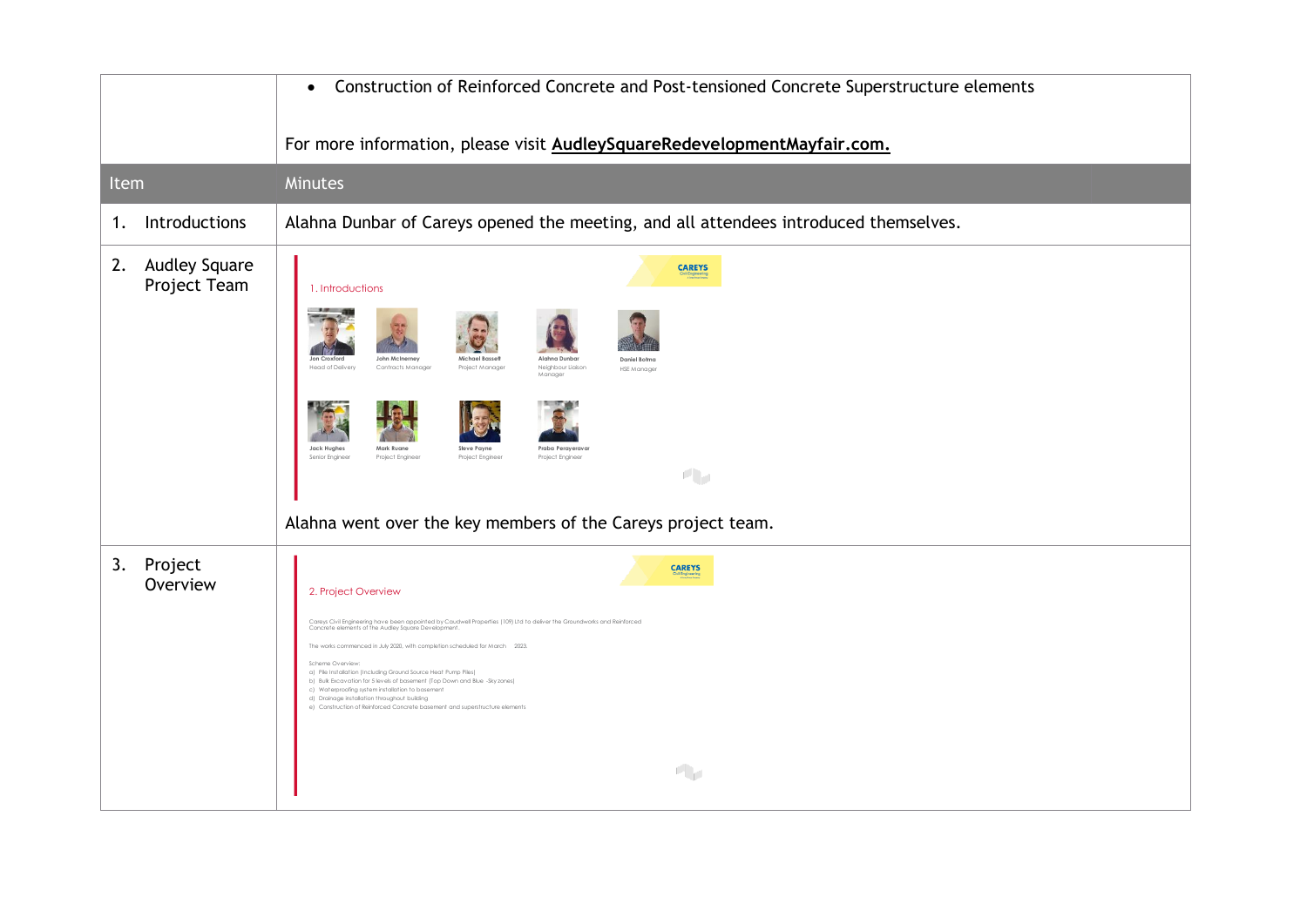|    |                                    | Alahna reviewed the high-level works for the Audley Square Redevelopment, including:                                                                                                                                                                                                                                                                                                                                                                                                                                                                                                                                                                                                                                                                                                                                                                                                                                                                                                                             |  |
|----|------------------------------------|------------------------------------------------------------------------------------------------------------------------------------------------------------------------------------------------------------------------------------------------------------------------------------------------------------------------------------------------------------------------------------------------------------------------------------------------------------------------------------------------------------------------------------------------------------------------------------------------------------------------------------------------------------------------------------------------------------------------------------------------------------------------------------------------------------------------------------------------------------------------------------------------------------------------------------------------------------------------------------------------------------------|--|
|    |                                    | Pile Installation<br>$\bullet$<br><b>Bulk Excavation</b><br>Waterproofing the basement<br>Drainage installation<br>Construction of reinforced concrete basement and superstructure                                                                                                                                                                                                                                                                                                                                                                                                                                                                                                                                                                                                                                                                                                                                                                                                                               |  |
| 4. | Site<br>Operational<br>Information | <b>CAREYS</b><br>3. Site Operational Information<br>Standard Site Working Hours:<br>Monday to Friday: 08:00hrs - 18:00hrs<br>Saturdays<br>08:00hrs - 13:00hrs - (There will be quieter works taking place on Saturday<br>Sundays:<br>No works<br>In exceptional circumstances it may be necessary to work outside these hours (for example, tower crane erection and pilina ri a<br>demobilisation I. In such instances we will ensure that Westminster City Council are informed and that you are informed in advance<br>Any construction queries or concerns to be directed to our Neighbour Liaison Manager, Alahna Dunbar<br>Alahna can be reached Monday to Friday from 8:30am to 5:30pm on 07738 621992, or by email a<br>audleysaugreneighbourligison@cgreysplc.co.uk<br>To contact our site after-hours, please contact site security at 07553 891981<br>Any wider development queries should be directed to audleysquare@kandaconsultina.co.u<br>中<br>Alahna reviewed the site working hours which are: |  |
|    |                                    | Monday - Friday 8:00am to 6:00pm, Saturdays 8:00am to 1:00pm (quieter works only)                                                                                                                                                                                                                                                                                                                                                                                                                                                                                                                                                                                                                                                                                                                                                                                                                                                                                                                                |  |
|    |                                    | Alahna also highlighted the 24-hour security phone number: 07553 891981.                                                                                                                                                                                                                                                                                                                                                                                                                                                                                                                                                                                                                                                                                                                                                                                                                                                                                                                                         |  |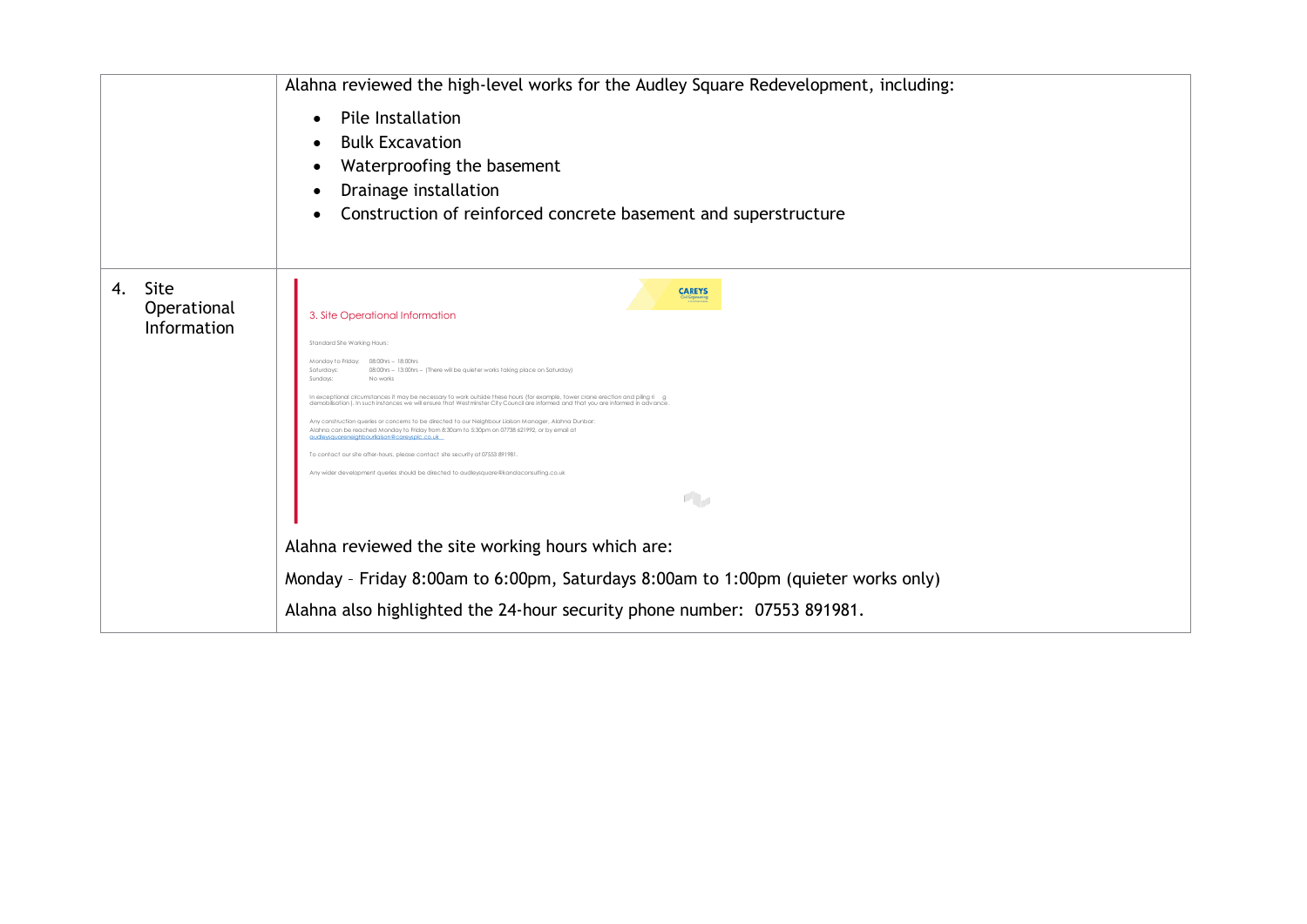| Key Project<br>5.<br>Timeline | 4. Key Project Timeline<br>29.64                                                                                                                   | <b>CAREYS</b>                                                                                                                                                                                                             |
|-------------------------------|----------------------------------------------------------------------------------------------------------------------------------------------------|---------------------------------------------------------------------------------------------------------------------------------------------------------------------------------------------------------------------------|
|                               | 64                                                                                                                                                 |                                                                                                                                                                                                                           |
|                               |                                                                                                                                                    |                                                                                                                                                                                                                           |
|                               |                                                                                                                                                    | Mark Ruane of Careys took over to deliver the rest of the presentation. Mark shared the high-level timeline of all<br>project activities with corresponding images and time frames of each activity, as pictured here.    |
| Recent<br>6.<br>Activities    | 5. Recent Activities                                                                                                                               | <b>CAREYS</b>                                                                                                                                                                                                             |
|                               | · Secant piling works complete along the Hill Street Elevation.                                                                                    |                                                                                                                                                                                                                           |
|                               | • Secant pile installation complete to the rear façade of Nehru Centre and along the<br>South Audley Street elevation.                             |                                                                                                                                                                                                                           |
|                               | · Ground Source Heat Pump (GSHP) borehole piles ongoing. Only 1 mini rig onsite.                                                                   |                                                                                                                                                                                                                           |
|                               | · Secant pile installation ongoing to the south elevation of site and the east elevation<br>along Waverton Street.                                 |                                                                                                                                                                                                                           |
|                               | · Bearing pile installation ongoing across the middle of the site.                                                                                 |                                                                                                                                                                                                                           |
|                               | • Gate 3 on Waverton Street opened for vehicle access. Temporary vehicle pitlane<br>established on Waverton Street from 15th February- 19th March. |                                                                                                                                                                                                                           |
|                               |                                                                                                                                                    |                                                                                                                                                                                                                           |
|                               |                                                                                                                                                    | $\mathbf{q}_{\mathcal{F}}$                                                                                                                                                                                                |
|                               |                                                                                                                                                    | Mark went did an overview our activities carried out over the last month, including secant piling, ground source<br>heat pump works, bearing pile installation and the temporary pitlane installation on Waverton Street. |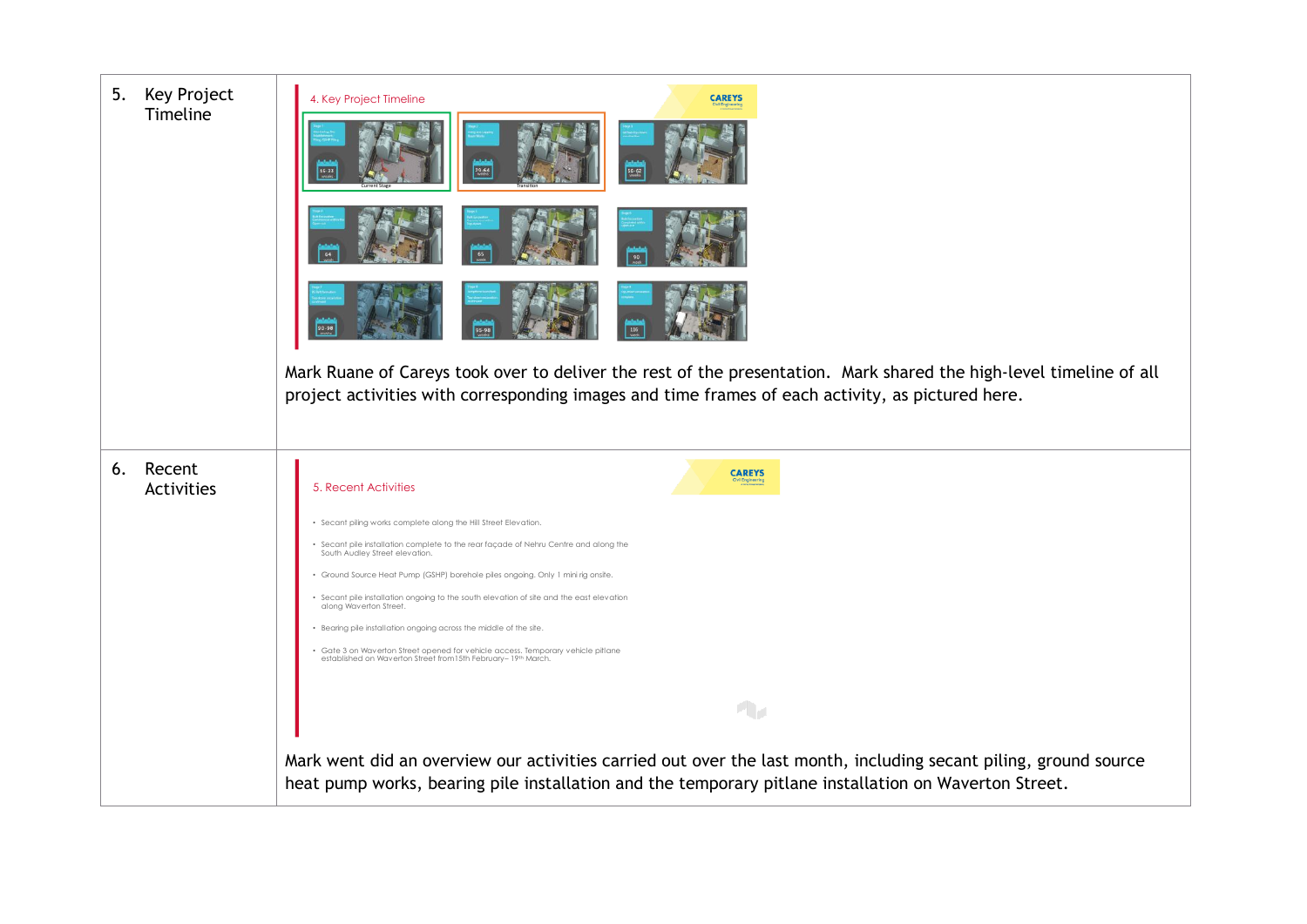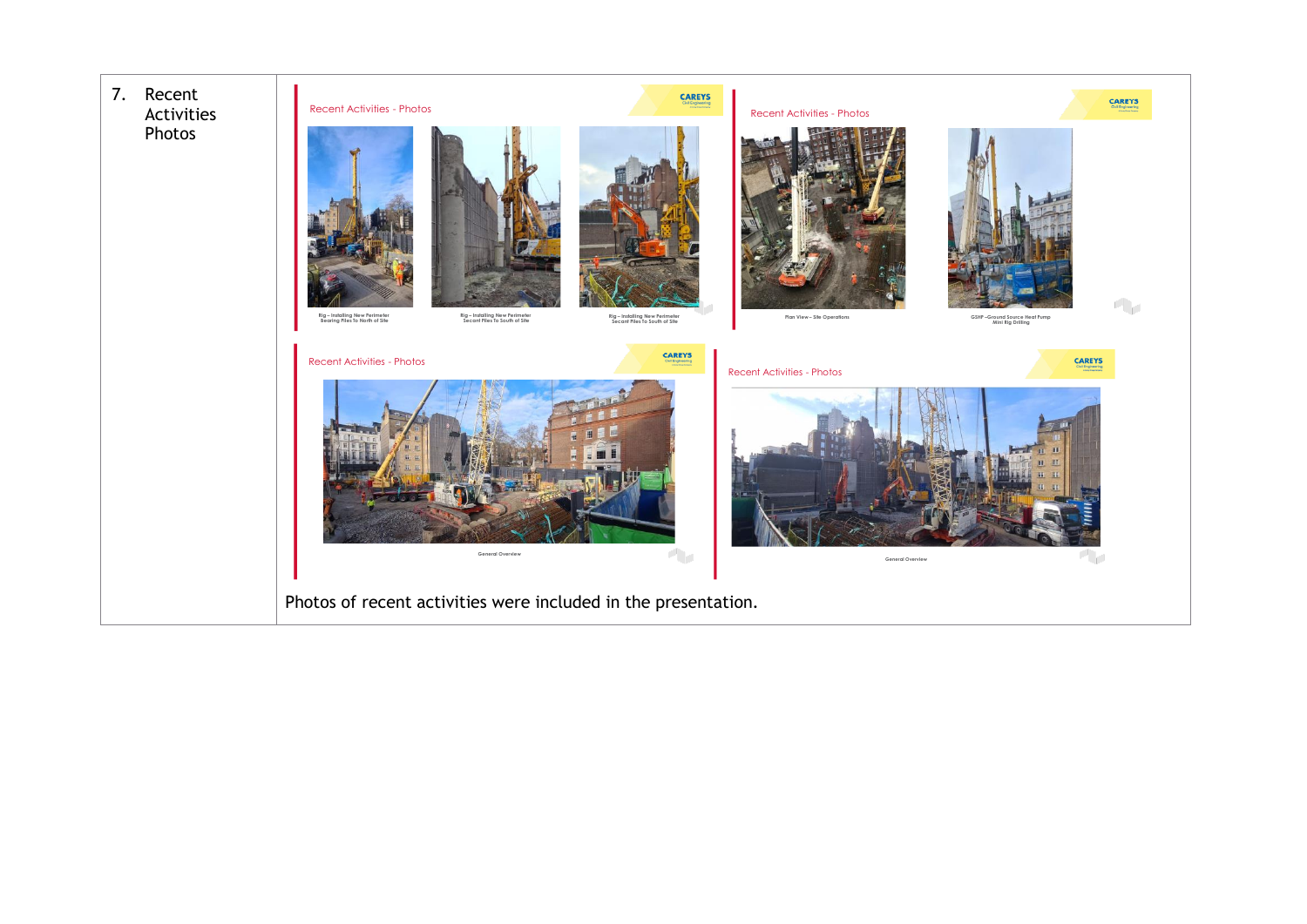| 8.<br>Improvements<br>& Innovations | <b>CAREYS</b><br><b>CAREYS</b><br>6. Improvements & Innovations<br>6. Improvements & Innovations                                                                                                                                                                                                                                                                                                                                                                                                                                                                                                                                                                                                                                                                                                                                                                                                                                                                                                                                                                                                                                                                                                                                                                                                                                                                                                                                                     |
|-------------------------------------|------------------------------------------------------------------------------------------------------------------------------------------------------------------------------------------------------------------------------------------------------------------------------------------------------------------------------------------------------------------------------------------------------------------------------------------------------------------------------------------------------------------------------------------------------------------------------------------------------------------------------------------------------------------------------------------------------------------------------------------------------------------------------------------------------------------------------------------------------------------------------------------------------------------------------------------------------------------------------------------------------------------------------------------------------------------------------------------------------------------------------------------------------------------------------------------------------------------------------------------------------------------------------------------------------------------------------------------------------------------------------------------------------------------------------------------------------|
|                                     | The Piling Contractor has introduced extra long auger heads to site as<br>· As well as local acoustic screens around smaller plant, acoustic screens have also been installed along the full<br>shown on the below photo. The auger is 1m longer. The increased<br>length of Waverton Street, as well as partial coverage on South Audley Street.<br>length means that more clay is excavated each time and the number<br>of soil spin-offs required are reduced for each pile by 50%.<br>• The angle of the blades on the auger are also steeper, allowing the<br>clay to dislodge and spin off easier. Mould oil is also being applied to<br>the auger to allow the clay to come off more easily.<br>• The Piling Contractor will continue to use the "manual spin off" method to remove the spoil from the auger.<br>All 3 piling rigs are staggered in their location as much as possible<br>throughout the day to reduce noise impact on sensitive receptors and<br>the surrounding community.<br>A prototype cleaning attachment for the rig was delivered to site<br>which may help reduce the spin off noise coming from the rig during<br>spoil removal. The attachment will be tested this month.<br>Mark went over recent measures implemented or continued to help reduce the impact of works on neighbours,<br>including a number of adjustments made to the piling rigs to reduce overall impact of noise from the rig<br>functioning. |
| Upcoming<br>9.<br>Activities        | <b>CAREYS</b><br>7. Upcoming Activities (This Month)<br>• Ongoing GSHP boring works.<br>• Ongoing secant pile installation - Along south elevation & Waverton<br>Street elevation.<br>• Ongoing bearing pile installation across middle of site.<br>$\mathbf{r}_\mathrm{F}$                                                                                                                                                                                                                                                                                                                                                                                                                                                                                                                                                                                                                                                                                                                                                                                                                                                                                                                                                                                                                                                                                                                                                                          |
|                                     | Mark reviewed the next month's upcoming activities, including ongoing ground source heat pump works and ongoing<br>piling.                                                                                                                                                                                                                                                                                                                                                                                                                                                                                                                                                                                                                                                                                                                                                                                                                                                                                                                                                                                                                                                                                                                                                                                                                                                                                                                           |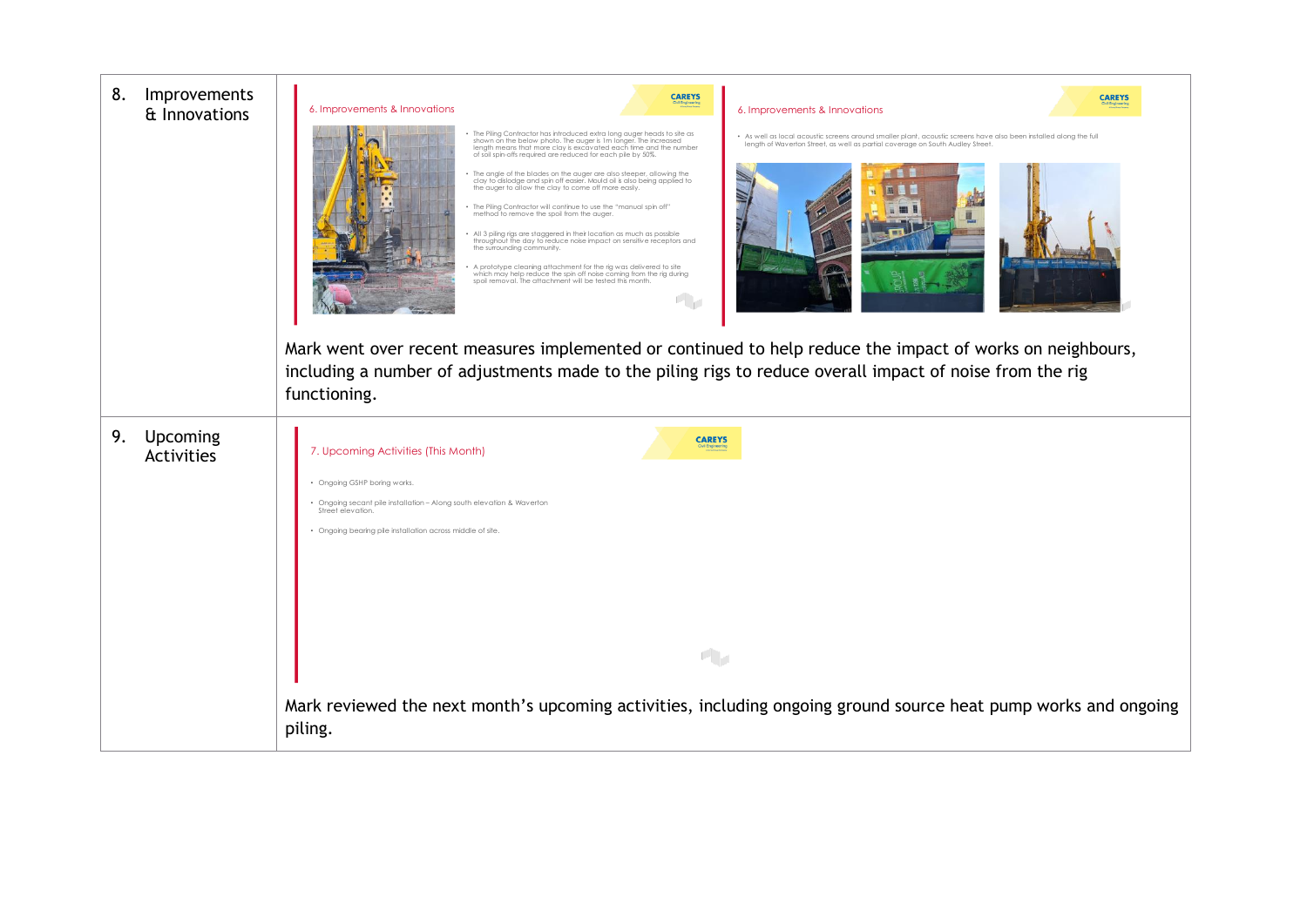| 10. Completion of<br><b>Piling Works</b>                 | <b>CAREYS</b><br><b>CAREYS</b><br>8. Completion of Piling Works<br><b>APRIL/MAY 202</b><br>Piling Phase Duration: Proposed Completion by Mid -May 2021<br>RIG 1 DEMOB 17/05<br>RIG 2 DEMOB 23/04<br>RIG 3 DEMOR 2010<br>Careys recognise that piling operations by their nature can create noise<br>and vibration, however the impact on those living and working in the<br>vicinity must be minimised as far as is reasonably practicable. Careys are<br>doing everything they can to listen to any concerns of the neighbours and<br>implement improvements where possible.<br>Careys will implement and demonstrate that we have introduced<br>numerous BPM control measures in order to reduce the impact of noise<br>durina the Pilina phase.<br>Key Dates For Piling Demobilisation:<br>· Ria 1 - approx. 20/05/202<br>$\frac{1}{2}$ Rig 2 - approx. 06/05/2021<br>$\cdot$ Rig 3 - approx. 26/04/2021<br>Mark went over the rest of the piling programme, which is due to be completed in mid-May. Key dates for piling rig<br>removal are Rig 3 around 26th April 2021, Rig 2 around 6th May 2021 and Rig 1 around 20th May 2021.                                                                                                                                                                                                                                                                                                                                      |
|----------------------------------------------------------|-------------------------------------------------------------------------------------------------------------------------------------------------------------------------------------------------------------------------------------------------------------------------------------------------------------------------------------------------------------------------------------------------------------------------------------------------------------------------------------------------------------------------------------------------------------------------------------------------------------------------------------------------------------------------------------------------------------------------------------------------------------------------------------------------------------------------------------------------------------------------------------------------------------------------------------------------------------------------------------------------------------------------------------------------------------------------------------------------------------------------------------------------------------------------------------------------------------------------------------------------------------------------------------------------------------------------------------------------------------------------------------------------------------------------------------------------------------------------------|
| 11. Commencing<br><b>Basement</b><br><b>Works - 2021</b> | <b>CAREYS</b><br><b>CAREYS</b><br>9. Commencement of Basement Works-Upcoming Activity 2021<br>9. Commencement of Basement Works-Upcoming Activity 2021<br>Cast Garden Level Slab<br>across site.<br>Commence excavation<br>Cut and remove the<br>existing car park slab at<br>B1 level using non-<br>nercussive technique:<br>such as drill and burst<br>and wire saw cutting.<br>emoval of slab will be<br><b>Care 2</b><br>done with BPM in mind<br>The fact that the slab<br>emoval works is taking<br>place below the ground<br>.<br>floor slab, the<br>surrounding structure<br>and overhanging slab<br>will help reduce noise<br>The Garden Level Concrete Slab Construction will be the primary site activity after the Piling is complete. Once the slabamplete, it will<br>provide a vehicle traffic slab across the site. Our hybrid scheme allows us to cast<br>possible to provide on site capacity to hold wagons for loading/elfoading. These slabs will be cast by Q2 of 2021. (Circa July)<br>Mark introduced the commencement of basement works towards the summer of 2021. We will be creating a concrete<br>slab in Zone 1 (S. Audley St. elevation) to act as a traffic slab for construction vehicles. We will then commence<br>excavation of the basement in Zone 2 (Waverton Street elevation) by using a combination of drill and burst and wire<br>saw cutting techniques (as opposed to using heavy breakers), which will help manage noise levels. |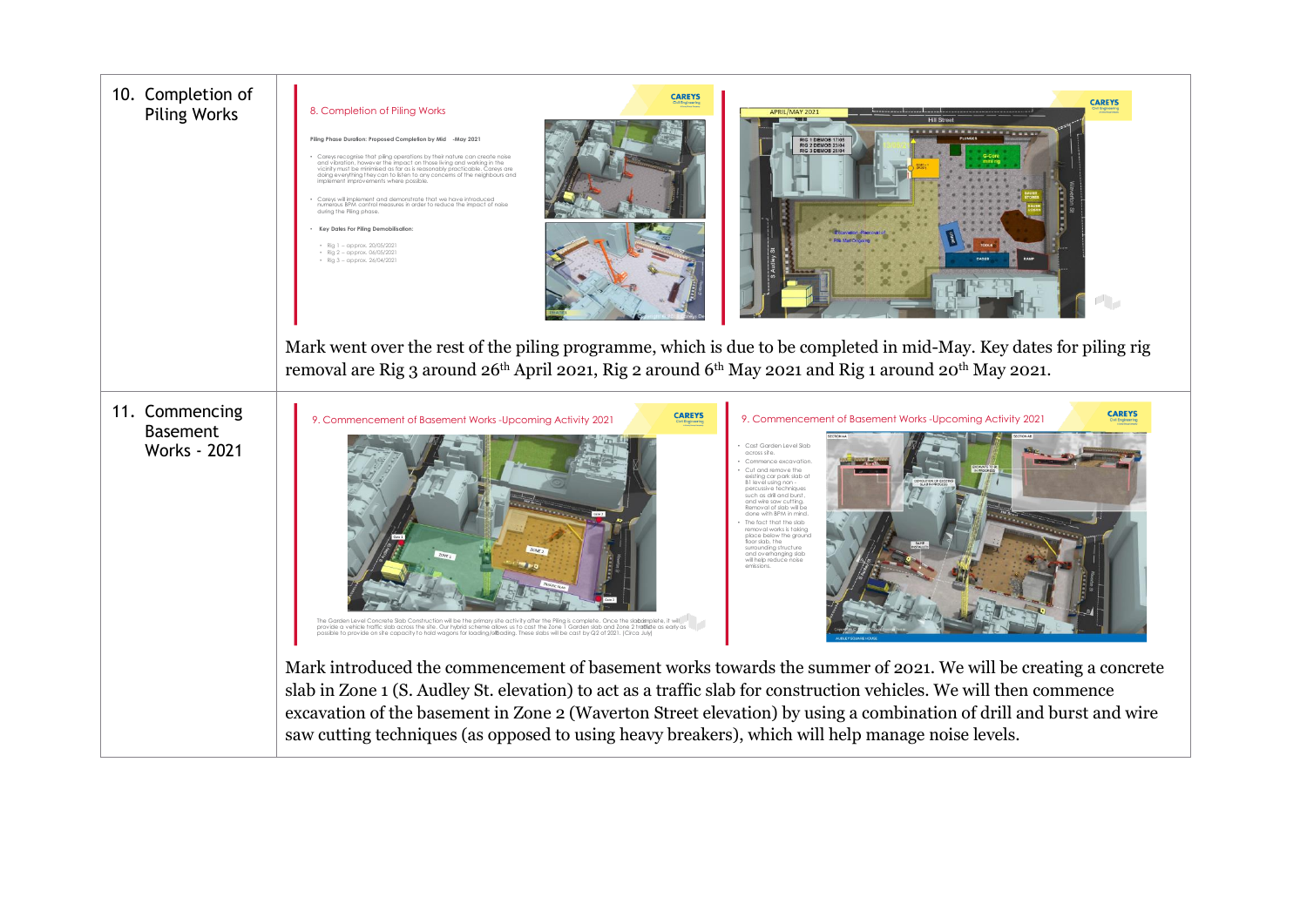| 12. Logistics &<br><b>Traffic</b><br>Management | <b>CAREYS</b><br>10. Logistics and Traffic Management - Access Gates<br>We will be creating an additional vehicle access gate on S. Audley Street in June 2021. This will allow greater flexibility<br>in our logistics and traffic movements, which helps us keep our vehicles off the roads. We will continue to use the                                                                                                                                                                                                                                                                     |  |
|-------------------------------------------------|------------------------------------------------------------------------------------------------------------------------------------------------------------------------------------------------------------------------------------------------------------------------------------------------------------------------------------------------------------------------------------------------------------------------------------------------------------------------------------------------------------------------------------------------------------------------------------------------|--|
|                                                 | traffic routes agreed with Westminster City Council.<br>Richard Cutt noted that the majority of our larger vehicles would access the site from Hill Street by way of Berkeley<br>Square. He suggested that due to the road works around Berkeley Square, we may want to consider alternate routes to<br>avoid traffic congestion. We will review all additional route options with Westminster City Council and any<br>adjustments made will be discussed in the next monthly meeting.                                                                                                         |  |
| 13. Considerate<br>Contractors<br>Scheme        | <b>CAREYS</b><br>11. Considerate Contractors Scheme<br>We are proud registered members of the Considerate Contractors Scheme (CCS) and are dedicated to improving the image<br>construction through participation within the scheme<br>Improving the image<br>of <b>construction</b><br>Considerate constructors<br>care about <b>appearance</b><br>Considerate constructors<br>Considerate constructors<br>respect the <b>community</b><br>protect the <b>environment</b><br>Considerate constructors<br>Considerate constructors<br>value their <b>workforce</b><br>secure everyone's safety |  |
|                                                 | We are a proud registered member of the Considerate Contractors Scheme. This scheme aims to improve construction                                                                                                                                                                                                                                                                                                                                                                                                                                                                               |  |